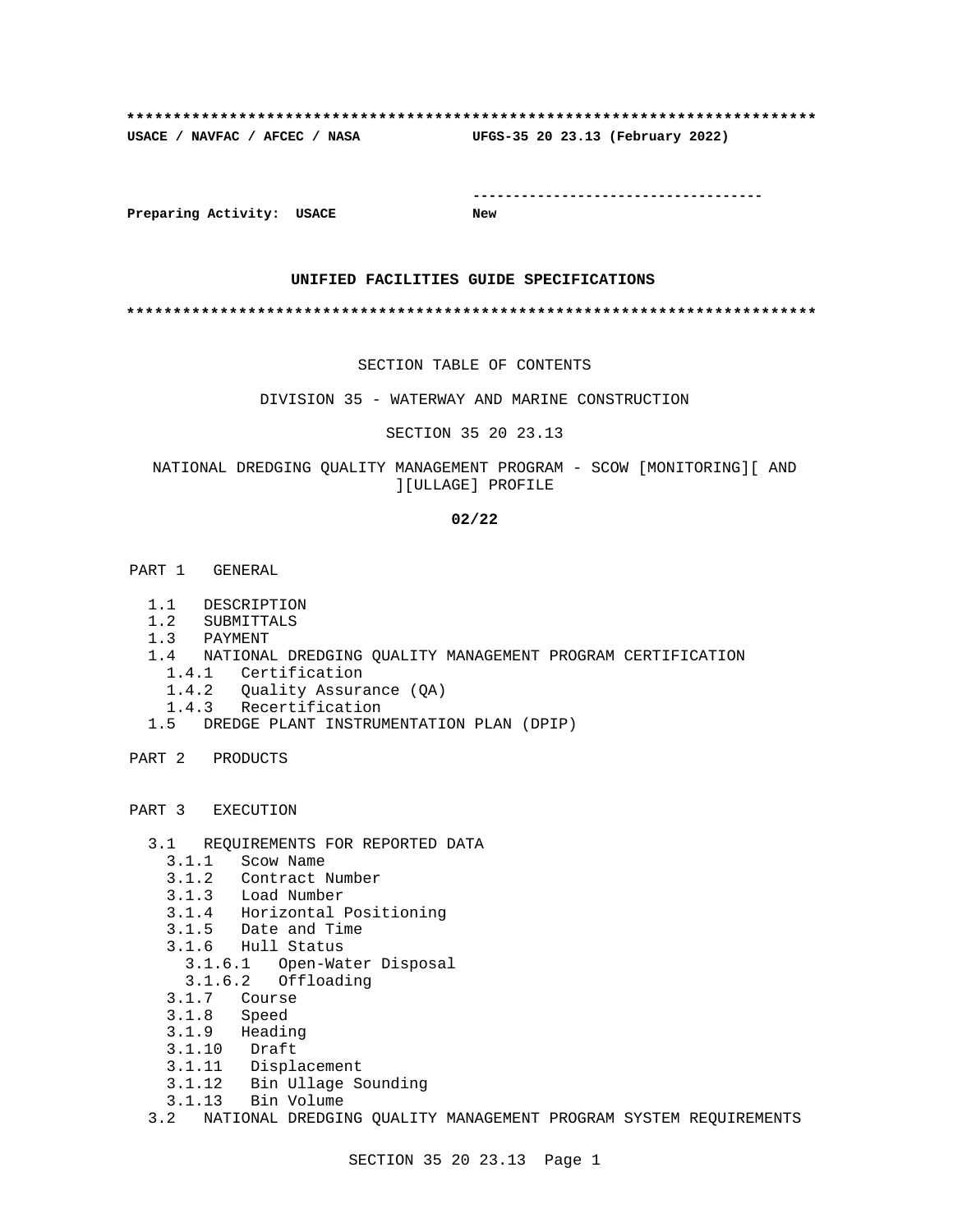- 3.2.1 Telemetry
- 3.2.2 Data Reporting Frequency
- 3.2.3 Data Transmission to the Web Service
- 3.2.4 XML-Formatted Sensor Data String
- 3.2.5 Contractor Data Backup
- 3.3 PERFORMANCE REQUIREMENTS
- 3.4 LIST OF ITEMS TO BE PROVIDED BY THE CONTRACTOR
- -- End of Section Table of Contents --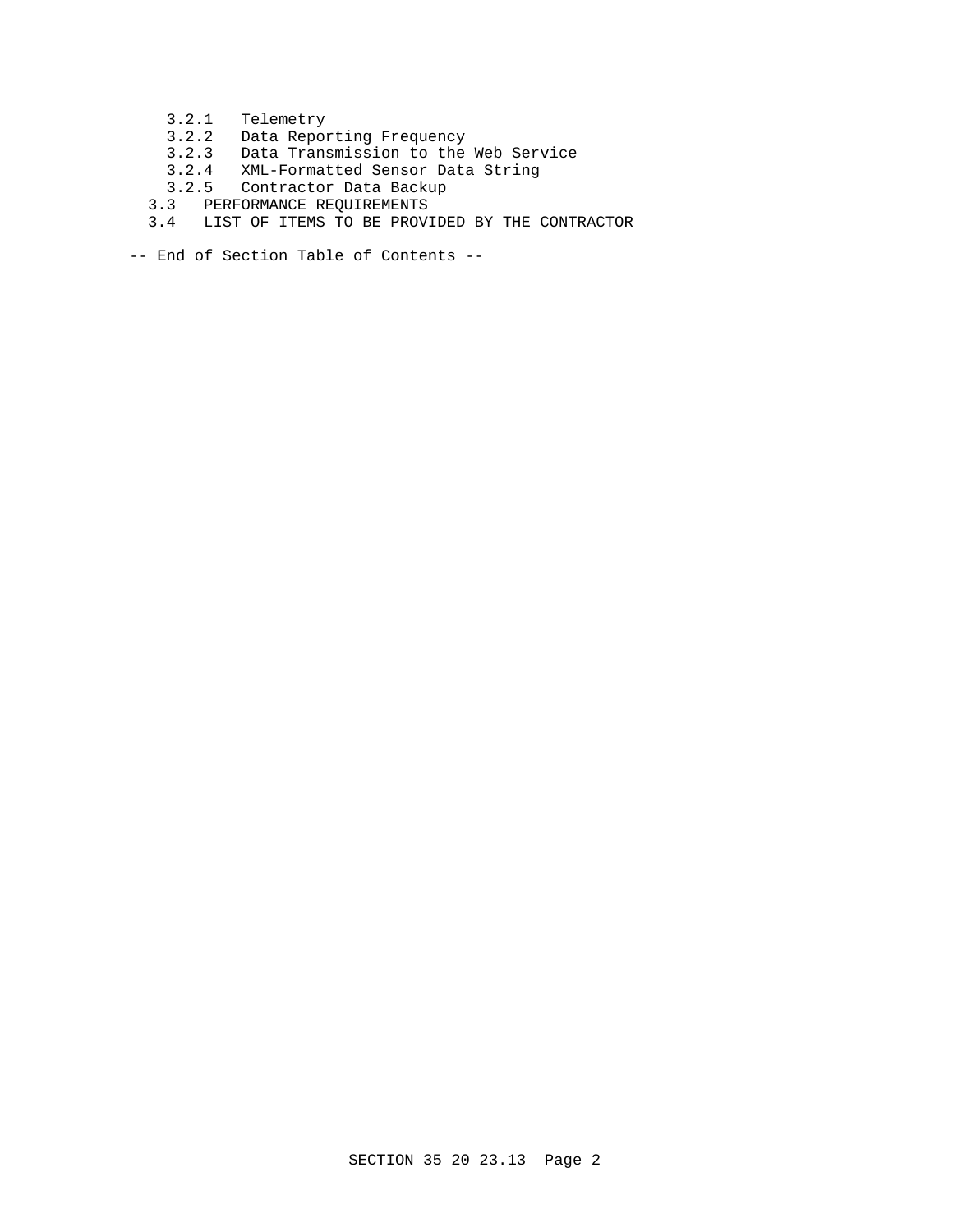UFGS-35 20 23.13 (February 2022) USACE / NAVFAC / AFCEC / NASA

Preparing Activity: USACE

**New** 

#### UNIFIED FACILITIES GUIDE SPECIFICATIONS

#### 

#### SECTION 35 20 23.13

NATIONAL DREDGING QUALITY MANAGEMENT PROGRAM - SCOW [MONITORING] [ AND ][ULLAGE] PROFILE  $02/22$ 

#### 

NOTE: This guide specification covers the requirements for the National Dredging Quality Management Program for the scow monitoring[ and ] ullage profile.

Adhere to UFC 1-300-02 Unified Facilities Guide Specifications (UFGS) Format Standard when editing this guide specification or preparing new project specification sections. Edit this guide specification for project specific requirements by adding, deleting, or revising text. For bracketed items, choose applicable item(s) or insert appropriate information.

Remove information and requirements not required in respective project, whether or not brackets are present.

Comments, suggestions and recommended changes for this guide specification are welcome and should be submitted as a Criteria Change Request (CCR). 

#### PART 1 GENERAL

#### $1.1$ DESCRIPTION

The work under this contract requires use of the National Dredging Quality Management Program (DQM)to monitor the dredge's status at all times during the contract and to manage data history. For the purpose of these specifications, a scow is defined as any non-self-propelled vessel used to transport dredged material. This includes, but is not limited to, split-hull scows, pocket scows, hopper barges, and deck barges.

This performance-based specification section identifies the minimum required output and the precision and instrumentation requirements. The requirements may be satisfied using equipment and technical procedures selected by the Contractor.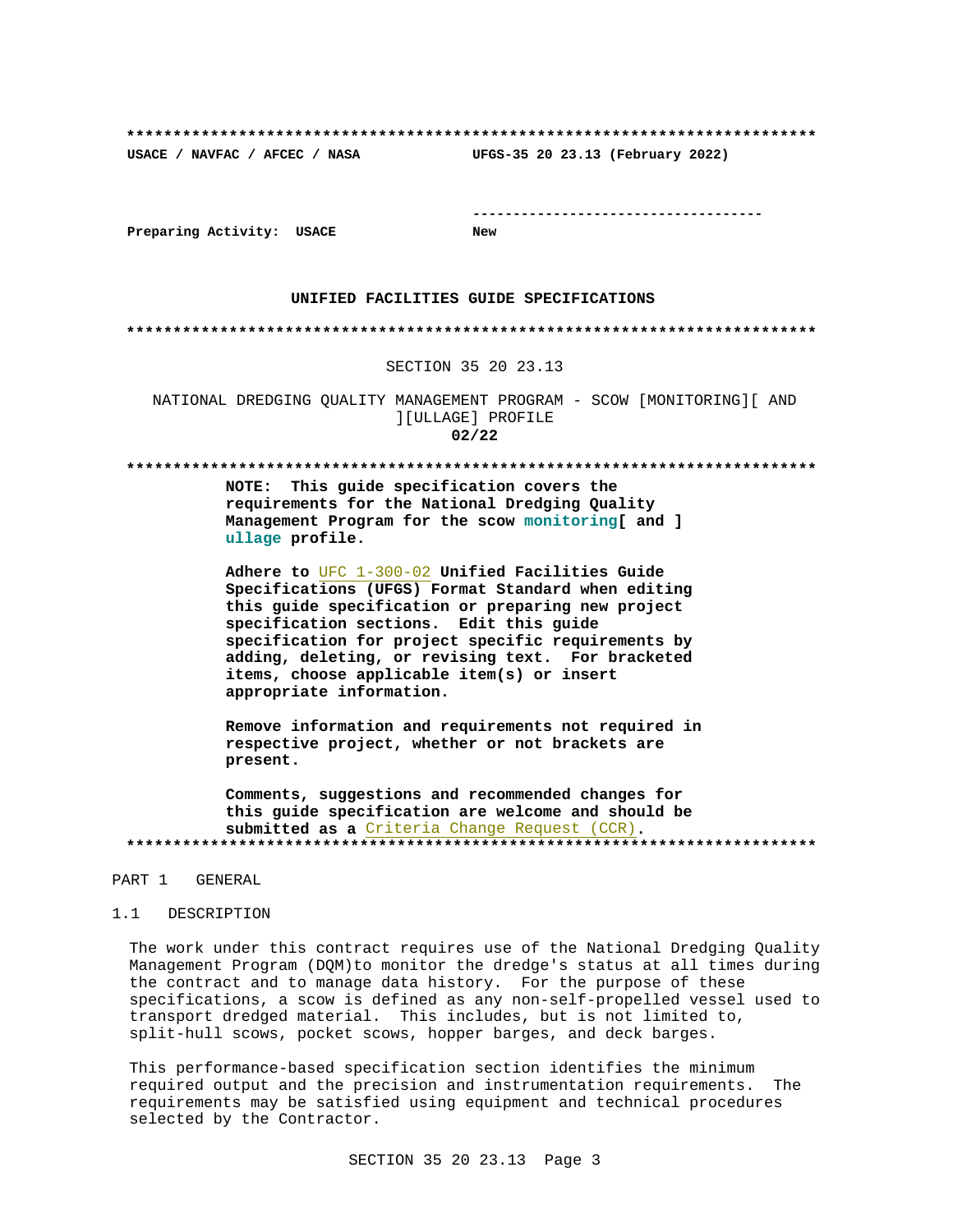#### $1.2$ SUBMITTALS

#### 

NOTE: Review Submittal Description (SD) definitions in Section 01 33 00 SUBMITTAL PROCEDURES and edit the following list, and corresponding submittal items in the text, to reflect only the submittals required for the project. The Guide Specification technical editors have classified those items that require Government approval, due to their complexity or criticality, with a "G". Generally, other submittal items can be reviewed by the Contractor's Quality Control System. Only add a "G" to an item, if the submittal is sufficiently important or complex in context of the project.

For Army projects, fill in the empty brackets following the "G" classification, with a code of up to three characters to indicate the approving authority. Codes for Army projects using the Resident Management System (RMS) are: "AE" for Architect-Engineer; "DO" for District Office (Engineering Division or other organization in the District Office); "AO" for Area Office; "RO" for Resident Office; and "PO" for Project Office. Codes following the "G" typically are not used for Navy, Air Force, and NASA projects.

The "S" classification indicates submittals required as proof of compliance for sustainability Guiding Principles Validation or Third Party Certification and as described in Section 01 33 00 SUBMITTAL PROCEDURES.

Choose the first bracketed item for Navy, Air Force and NASA projects, or choose the second bracketed item for Army projects. 

Government approval is required for submittals with a "G" or "S" classification. Submittals not having a "G" or "S" classification are [for Contractor Quality Control approval.][for information only. When used, a code following the "G" classification identifies the office that will review the submittal for the Government.] Submit the following in accordance with Section 01 33 00 SUBMITTAL PROCEDURES:

## SD-07 Certificates

National Dredging Quality Management Program Certification,  $[$  [ $]$  District; G[, [ $]$ ]]

#### PAYMENT  $1.3$

Separate payment for installation, operation, and maintenance of the DQM-certified system as specified herein for the duration of the dredging operations is not allowed; all costs in connection therewith are considered a subsidiary obligation of the Contractor and are covered under the contract unit price for dredging in the bidding schedule.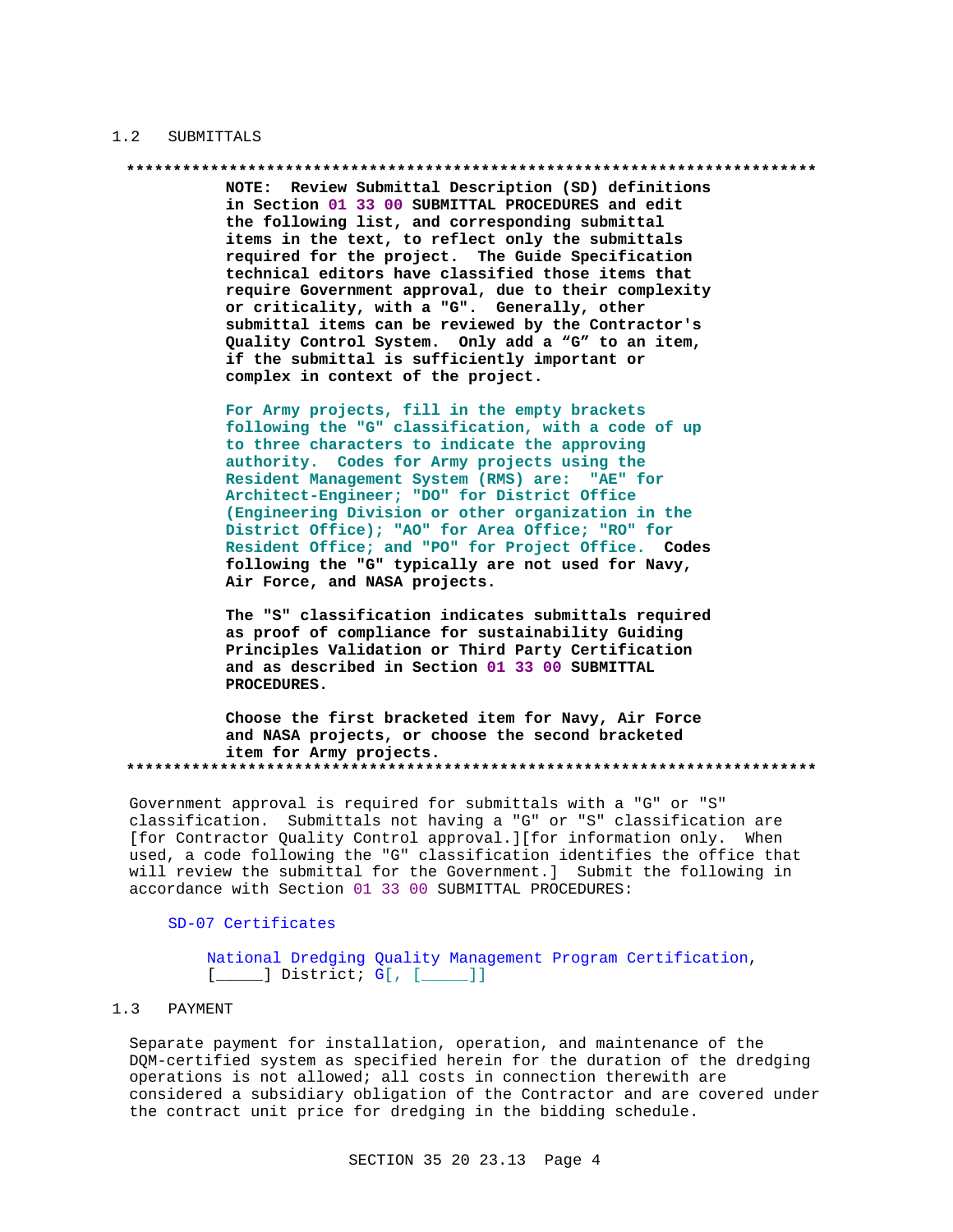#### 1.4 NATIONAL DREDGING QUALITY MANAGEMENT PROGRAM CERTIFICATION

#### 1.4.1 Certification

The Contractor is required to have a current certification from DQM for the scow instrumentation system to be used under this contract. Criteria for certification is based on the most recent specification posted on the DQM website http://dqm.usace.army.mil/Specifications/Index.aspx, Verify compliance with these criteria by onsite quality assurance (QA) checks conducted by the DQM Support Center Data Acquisition and Analysis Team and by periodic review of the transmitted data. If a system is installed specifically for this contract, in order to ensure that it is capable of transmitting quality data to the DQM database, the QA checks should take place either prior to the start of the contract or, with prior approval of the local USACE District, as soon as practical after dredging commences. DQM Certification is valid for one year from the date of certification and is contingent upon the system's ability to meet the performance requirements as outlined in paragraph PERFORMANCE REQUIREMENTS. If issues with data quality are not corrected within 48 hours, the system certification will be revoked and additional QA checks by the Data Acquisition and Analysis Team may be necessary. Annual DQM Certification must be based on the following:

A series of QA checks as outlined on the DQM website https://dqm.usace.army.mil/Certifications/Index.aspx

Verification of data acquisition and transfer as described in paragraph PERFORMANCE REQUIREMENTS

Review of the Dredge Plant Instrumentation Plan (DPIP) as described in paragraph DREDGE PLANT INSTRUMENTATION PLAN (DPIP)

## 1.4.2 Quality Assurance (QA)

The Dredging Contractor must have personnel who are familiar with the system instrumentation and who have the ability to recalibrate the sensors on site during the QA process. The Dredging Contractor must coordinate pickup times and locations and provide transportation to and from any platform with a DQM system to team personnel in a timely manner. The Dredging Contractor must also have on site for the QA checks a tug capable of towing the scow. As a general rule, DQM Data Acquisition and Analysis Team personnel will come with personal protective equipment (PPE) consisting of hardhats, steel toe boots, and life jackets. If additional safety equipment is needed, such as eye protection, safety harnesses, work gloves, or personal location beacons, provide these items to the team while on site. Submit a test data package to the DQM database from the system on each scow and have it accepted by the DQM Support Center prior to scow compliance checks. Also submit data collected during the QA Checks from the scow monitoring system to the DQM database and the Data Acquisition and Analysis Team personnel while on site. It is the Dredging Contractor's obligation to inform the QA team if the location designated for the QA checks has any site-specific safety concerns prior to their arrival on site.

The owner or operator of the scow must contact DQM at DQM-AnnualQA@rpsgroup.com on an annual basis, or at least three weeks prior to the proposed beginning of dredging, to schedule QA checks. This notification is meant to make the Data Acquisition and Analysis Team aware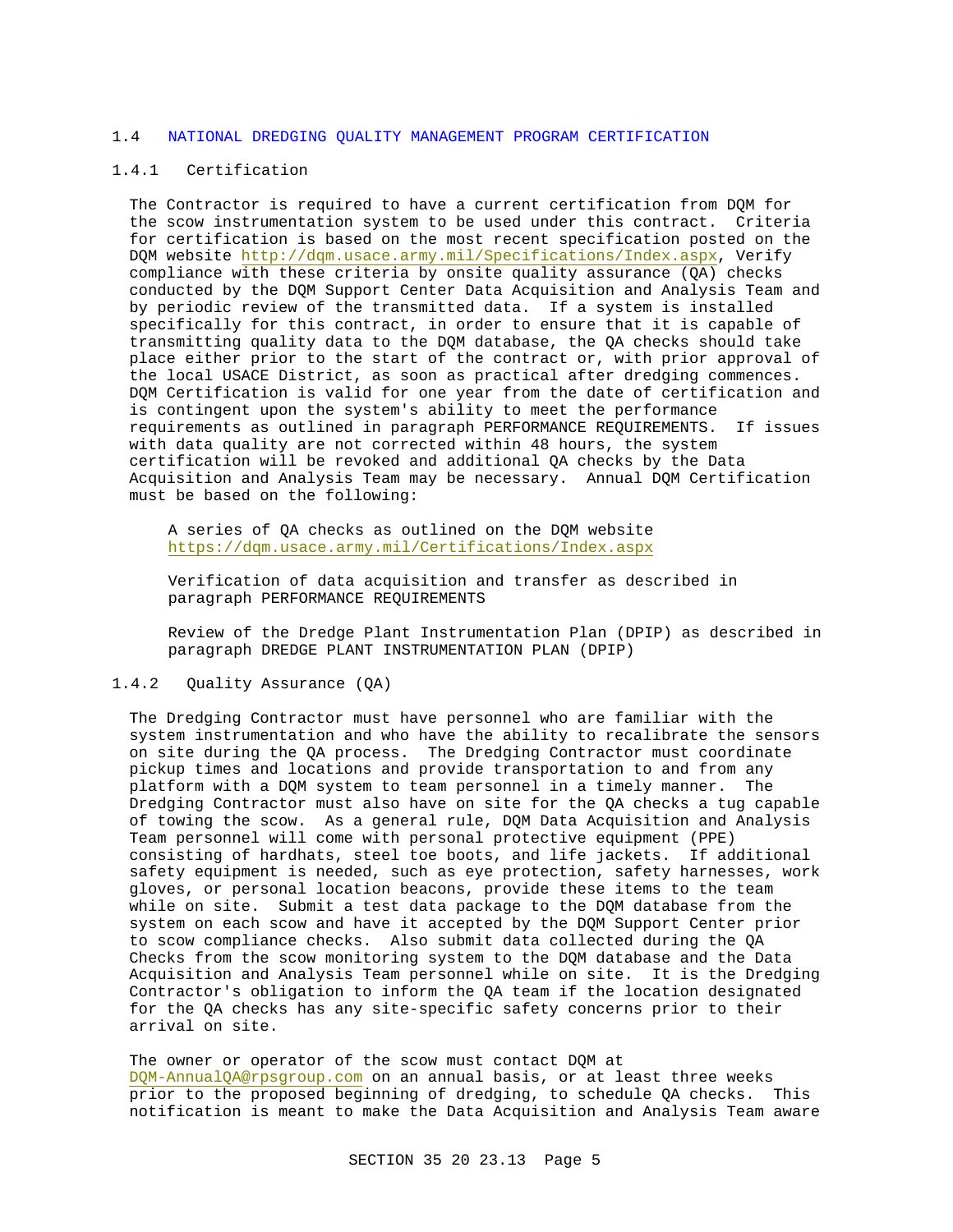of a target date and the contract on which the plant will be used. At least one week prior to the target date, the Dredging Contractor must contact the Data Acquisition and Analysis Team and verbally coordinate a specific date and location. The Contractor must then follow up this conversation with a written email confirmation. The owner/operator must coordinate the QA checks with all local authorities including, but not limited to, the local USACE Contracting Officer's Representative (COR).

#### 1.4.3 Recertification

Recertification is required for any yard work which produces modification to displacement (for example, a change in scow lines, or repositioning or repainting hull marks), modification to bin volume (change in bin dimensions or addition or subtraction of structure), or changes in sensor type or location; report these changes in the sensor log section of the DPIP. A system does not have to be transmitting data between jobs; however, in order to retain certification during this period, the system sensors or hardware should not be disconnected or removed from the scow. If the system is powered down, retain calibration coefficients.

#### 1.5 DREDGE PLANT INSTRUMENTATION PLAN (DPIP)

The Contractor must have a digital copy of the DPIP on file with the DQM Support Center. While working on site, the Contractor must also maintain on the dredge a copy of the DPIP which is easily accessible to Government personnel at all times. This document must describe the sensors used, configuration of the system, how sensor data will be collected, how quality control on the data will be performed, and how sensors/data reporting equipment will be calibrated and repaired if they fail. A description of computed scow-specific data and how the sensor data will be transmitted to the DQM database must also be included. The Contractor must submit to the DQM Support Center any addendum or modifications made to the plan, subsequent to its original submission, prior to start of work.

A complete list of the required DPIP contents is provided on the DQM website https://dqm.usace.army.mil/Certifications/Index.aspx. Submit to the DQM Support Center any addendum or modifications made to the plan, subsequent to its original submission, prior to the start of work. Any changes to the computation methods must be approved by the DQM Support Center prior to their implementation.

#### PART 2 PRODUCTS

Not used.

#### PART 3 EXECUTION

#### 3.1 REQUIREMENTS FOR REPORTED DATA

Provide, operate, and maintain all hardware and software to meet these specifications. The Contractor is responsible for replacement, repair, and calibration of sensors and other necessary data acquisition equipment needed to supply the required data. Complete repairs within 48 hours of any sensor failure. Notify the Contracting Officer's Representative (COR) upon completion of a repair, replacement, installation, modification, or calibration. The COR may request recalibration of sensors or other hardware components at any time during the contract as deemed necessary.

Keep a log of sensor repair, replacement, installation, modification, and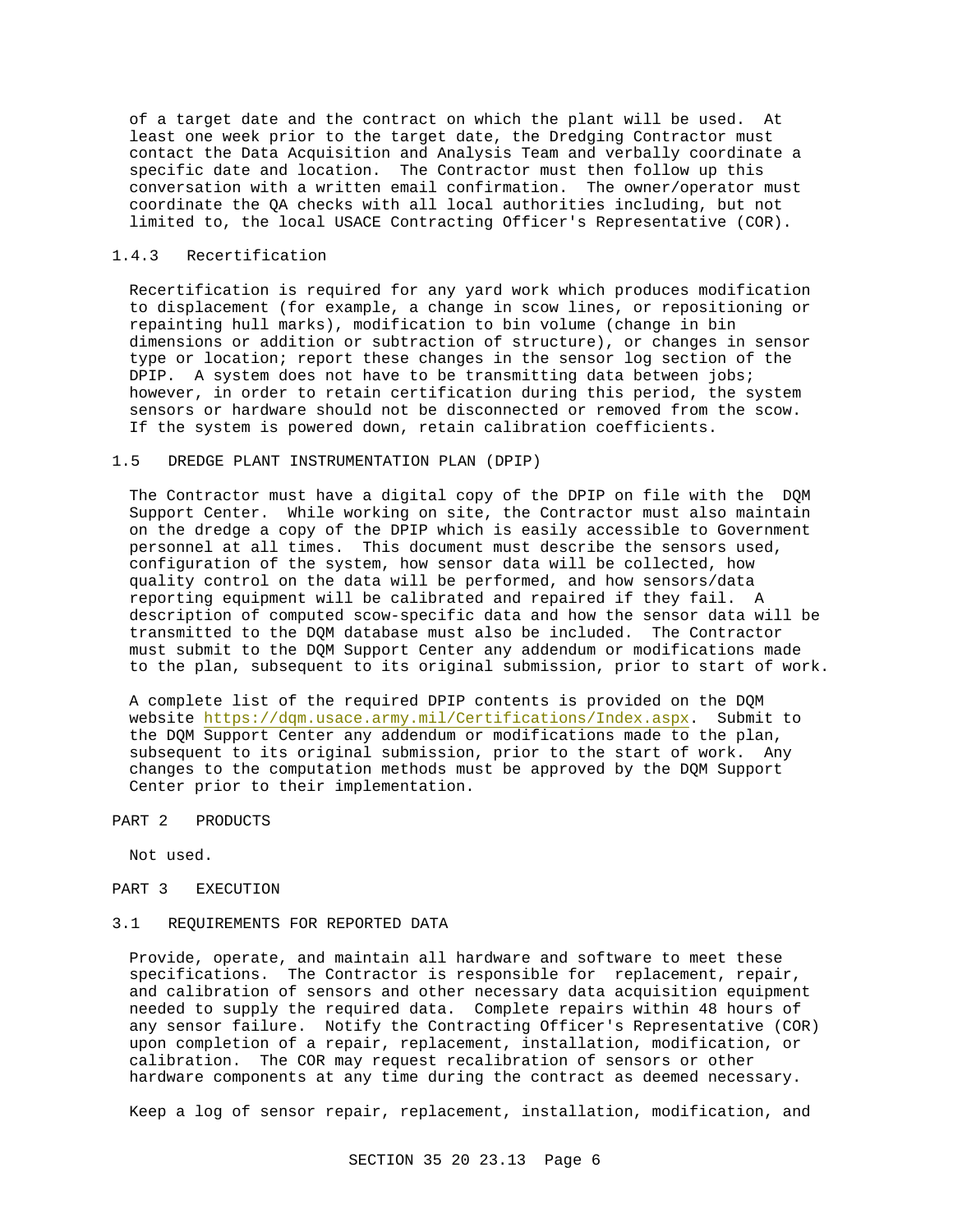calibration in the onsite copy of the DPIP. The log must contain a three-year history of sensor maintenance, including the time of sensor failures (and subsequent repairs), the time and results of sensor calibrations, the time of sensor replacements, and the time that backup sensor systems were initiated to provide the required data. It must also contain the name of the person responsible for the sensor work. Install sensors that are capable of collecting parameters within specified accuracies and resolutions indicated in the following subparagraphs.

With the exception of position and any value calculated, reported sensor values should represent a weighted average with the highest and lowest values not included in the calculated average for the given interval. The averaging routine used should be consistent across all event triggers. This information should be documented in the DPIP sections that say "Calculations done external to the instrumentation." These data-reporting requirements cover the collection of electronic data on a scow through the entire dredging cycle. Disposal events can consist of both open-water disposal and offloading. Open-water disposal is the placement of material via bottom doors or split hull. Offloading is the placement of material via either hydraulic or mechanical means.

#### 3.1.1 Scow Name

Assign a unique name for each scow that will remain constant from one dredging operation to the next.

#### 3.1.2 Contract Number

The USACE-assigned contract number for the project will be reported.

## 3.1.3 Load Number

A DQM load number must document the end of a disposal event for a given scow.

#### 3.1.4 Horizontal Positioning

Record horizontal positioning as the geographic coordinates of the vessel as indicated by the location of the Global Positioning System (GPS) antenna. Obtain all locations using a positioning system operating with a minimum accuracy level of 1 to 3 meters 3 to 10 feet horizontal Circular Error Probable (CEP). Report positions as Latitude/Longitude WGS 84 in decimal degrees. West Longitude and South Latitude values are reported as negative.

# 3.1.5 Date and Time

Report the date and time to the nearest second and referenced to Universal Time Coordinated (UTC) based on a 24-hour format: yyyy-mm-dd hh:mm:ss.

## 3.1.6 Hull Status

Hull status is meant to reflect a condition when material could be removed or released from the scow. For this contract, hull status must register closed prior to leaving the disposal area.

## 3.1.6.1 Open-Water Disposal

Indicate an open split hull or open bottom door of a scow by reporting an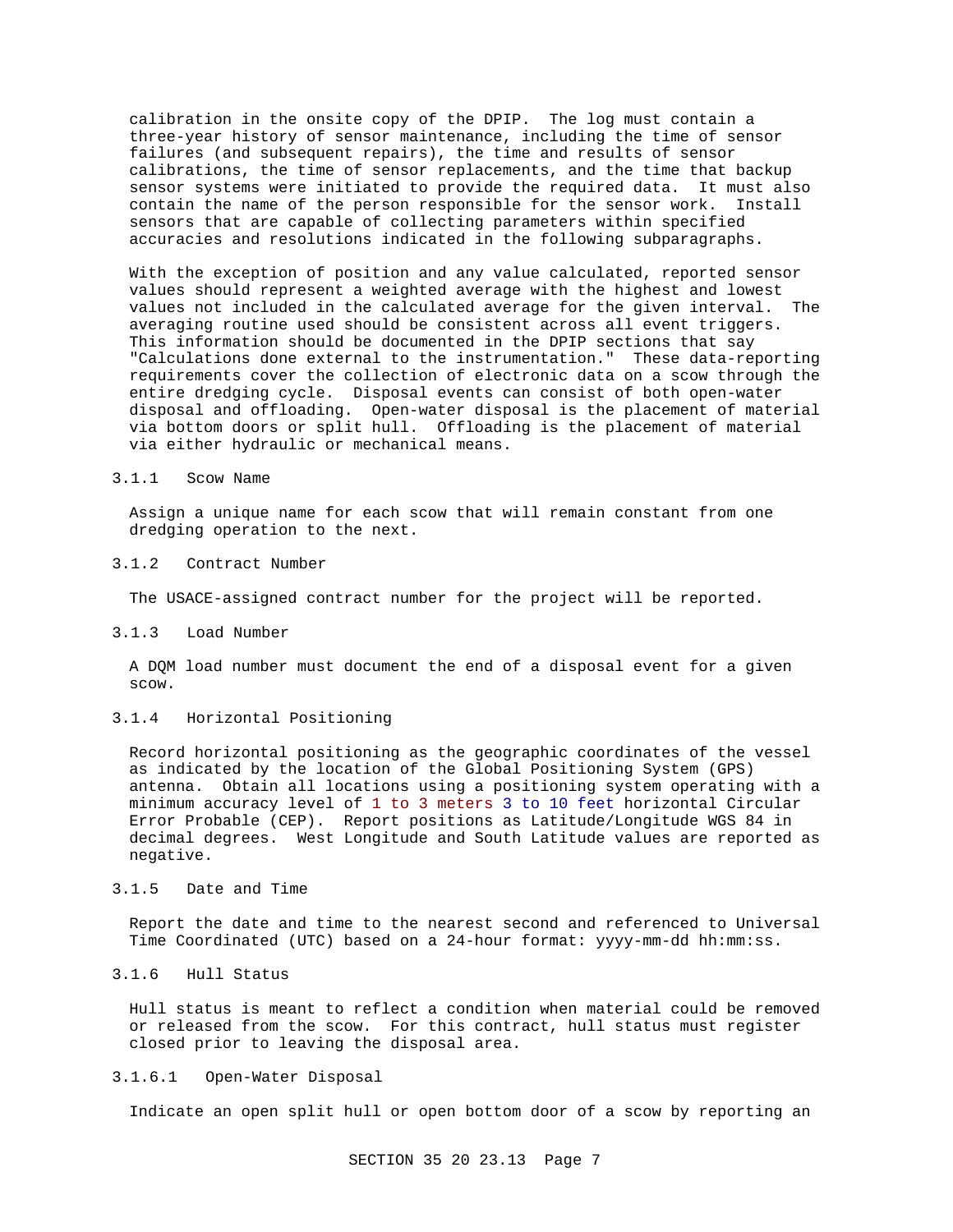"OPEN" value. Indicate a closed split hull or closed bottom door of a scow by reporting a "CLOSED" value. An open status must be indicated as the bin starts to open, and a closed status must be indicated only once the bin is fully closed. For pocket scows, the open/closed status must correspond to the compartment which is first to open and last to close.

#### 3.1.6.2 Offloading

For non-dumping scows, an "OPEN" value indicates that the bin is in the process of being unloaded, either by pumping or mechanical means.

### 3.1.7 Course

Provide scow course-over-ground (COG) using industry-standard equipment. Provide scow course-over-ground (to the nearest whole degree) with values from 000 (true north) to 359 degrees referenced to a clockwise positive direction convention.

## 3.1.8 Speed

Provide scow speed-over-ground in knots using industry-standard equipment with a minimum accuracy of 1.0 knot and resolution to the nearest 0.1 knot.

#### 3.1.9 Heading

Provide scow heading using industry-standard equipment. The scow heading must be accurate to within 5 degrees and reported to the nearest whole degree with values from 000 (true north) to 359 degrees referenced to a clockwise positive direction convention.

#### 3.1.10 Draft

Report all draft measurements in feet, tenths, and hundredths with an accuracy of plus or minus 0.1 foot relative to observed physical draft readings. Report the measurements at a resolution of two decimal places (hundredths of a foot). The reported forward draft value must be equal to the sum of the visual forward port and starboard draft mark readings divided by two. The reported aft draft value must be equal to the sum of the visual aft port and starboard draft mark readings divided by two. Forward draft, aft draft, and average draft will be reported. Place sensors at an optimum location on the scow to be reflective of observed physical draft mark readings at any trim or list. Minimum accuracies are conditional to relatively calm water. The reported sensor value is an average of at least ten samples per event, with at least one maximum value and one minimum value removed, and the minimum eight remaining values averaged. When the average draft is calculated for the purpose of determining displacement, maintain significant digits for average draft such that if forward draft were 0.15 and aft draft were 0.1, then the average draft would be 0.125.

## 3.1.11 Displacement

Report scow displacement in long tons, based on the most accurate method available for the scow. The minimum standard of accuracy for displacement is interpolation from the displacement table, based on the average draft. For this contract the density of water used to calculate displacement is [\_\_\_\_\_]<sup>\*</sup> kg/cubic meter lbs/cubic foot and is used for an additional interpolation between the fresh and salt water tables.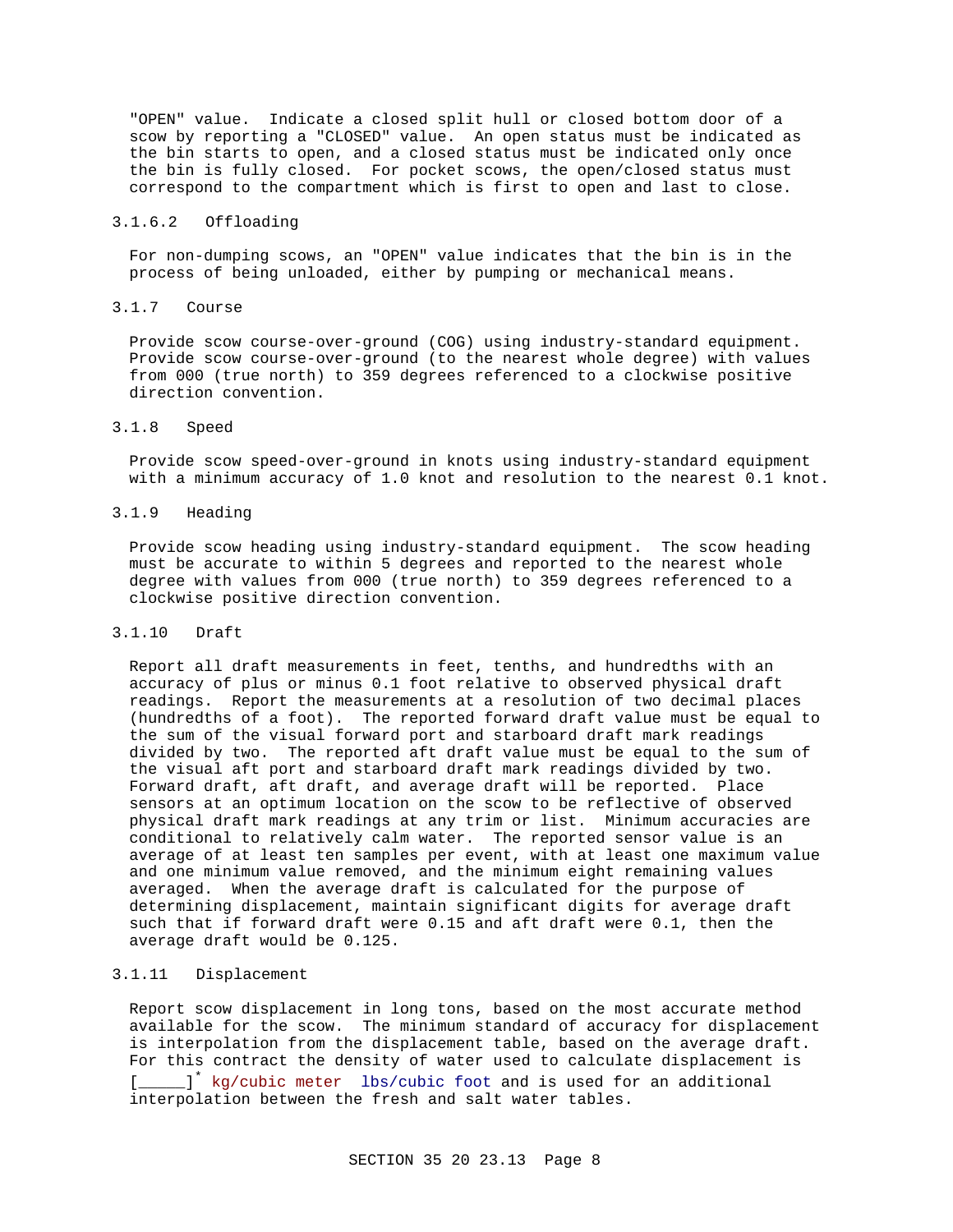\*The water density used is project-/location-specific. Enter the appropriate water density in the blank:

Fresh Water: 1000 kg/m3 (1 g/cm3)62.43 lbs/cubic foot Salt Water: 1027-1030 kg/m3 (1.027-1.03 g/cm3)64.11 - 64.30 lbs/cubic foot

## 3.1.12 Bin Ullage Sounding

Report all ullage soundings in meters feet, tenths, and hundredths with an accuracy of plus or minus 0.1 foot with respect to the combing and be representative of the forward and aft extents of the hopper as close to the centerline as is possible. Report the measurements at a resolution of two decimal places (hundredths of a foot). If sensors must be offset from the centerline of the bin, they should be offset to opposite sides of the vessel. Forward ullage, aft ullage, and average ullage soundings will be reported. The reported sensor value is an average of at least ten samples per event, with at least one maximum value and one minimum value removed, and the minimum eight remaining values averaged. When the average ullage is calculated for the purpose of determining the hopper volume, maintain significant digits for the average ullage such that if the forward ullage were 0.15 and aft ullage were 0.1, then the average ullage would be 0.125. Special arrangements for pocket scows may be made in consultation with the DQM Support Center.

## 3.1.13 Bin Volume

Report scow bin volume in cubic meters yards based on the most accurate method available for the scow. The minimum standard of accuracy for bin volume is interpolation from the bin volume table based on the average ullage soundings.

#### 3.2 NATIONAL DREDGING QUALITY MANAGEMENT PROGRAM SYSTEM REQUIREMENTS

The Contractor's DQM system must be capable of collecting, displaying, and transmitting information to the DQM database. The parameters which must be reported to the DQM database include trip number, date and time, hull status, scow course, scow speed, scow heading, draft, displacement, ullage, and bin volume. Provide an easily accessible, permanent visual display on the scow to show in real time the parameters collected by the system in the same units as the data submitted to the DQM database. In the event a reported parameter is calculated based on multiple sensors, the sensor values as used in the equation must be able to be viewed in addition to the required parameter. If a hardware problem occurs, or if a part of the system is physically damaged, the Contractor is be responsible for repairing it within 48 hours of determination of the condition.

## 3.2.1 Telemetry

The Contractor may select any commercial satellite, cellular phone, or other data communications systems available, as long as it is capable of transmitting real-time data as well as enough additional bandwidth to clear historically queued data when a connection is reobtained. If connectivity is lost, que and transmit unsent data upon restoration of connectivity. Delays in pushing real-time data to the DQM database should not exceed four hours. Exceptions to these requirements may be granted by the DQM Center on a case-by-case basis with consideration for contract-specific requirements, site-specific conditions, and extreme weather events.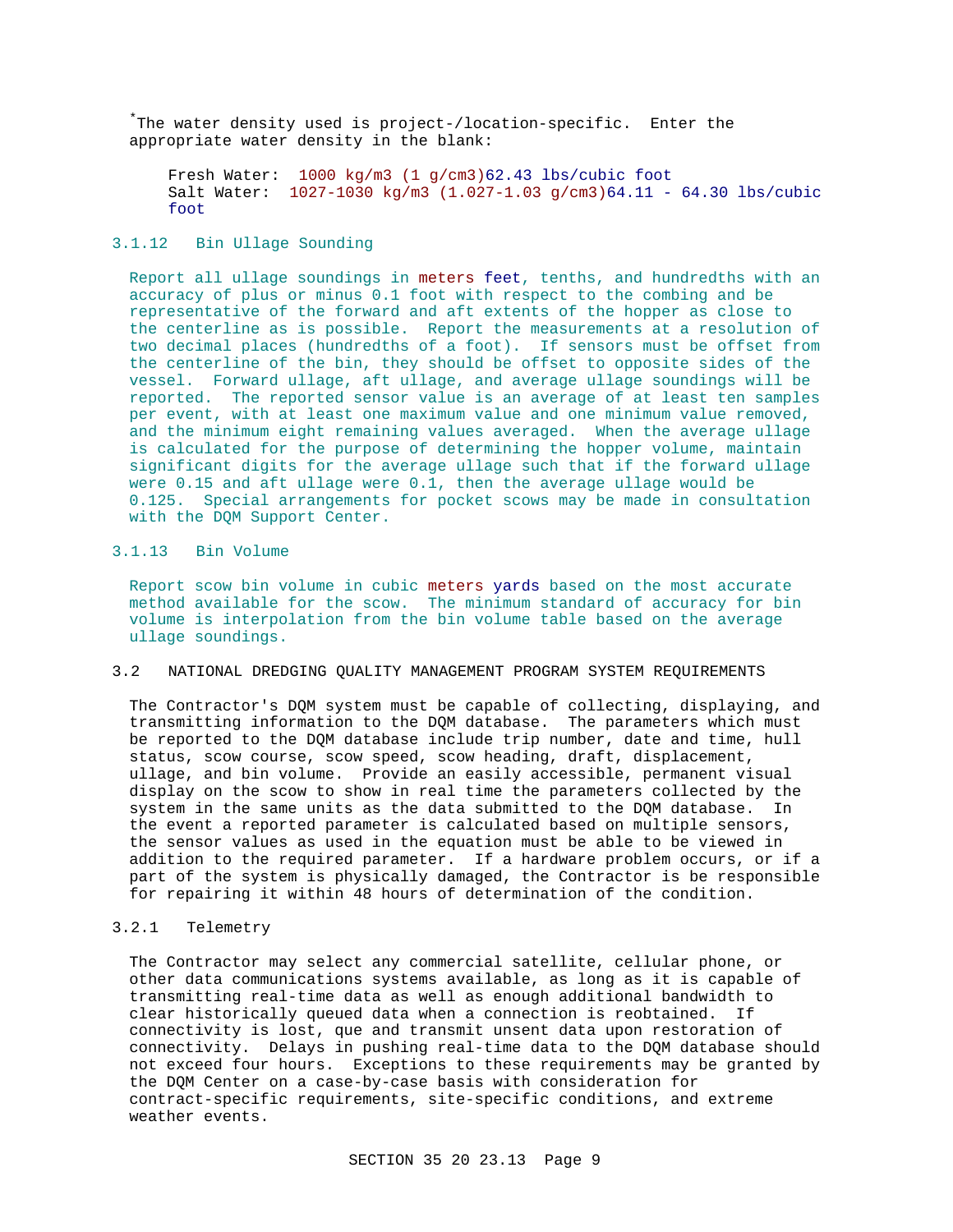The data transmission process from the scow to the DQM database must be automated. The data may be sent from the scow directly to the DQM database or to a shore-based system. Data transmitted to the DQM database should be raw data; use repeatable automated software or programming routine to process any shoreside data. Include a description of this process in the DPIP.

# 3.2.2 Data Reporting Frequency

Log disposal activities with high temporal and spatial resolution. Log data as a series of events. Each set of measurements (time, position, etc.) will be considered an event. Collect any required information in paragraph REQUIREMENTS FOR REPORTED DATA, that is not an averaged variable (that is, draft and ullage) within 1 second of the reported time. Measure data with sufficient frequency by the scow system to resolve the events to the accuracy specified in the following table. Any averaged variable must be collected and computed within this sampling interval. Event types "Sailing," "Loading/Stationary," "Offloading," and "Open Water Disposal" are triggered by a time criterion; the criterion should be consistent across the "Sailing" and "Open Water Disposal" event types and should not change for the data collected on a given scow. This criterion should be documented by the Contractor in the DPIP.

| Event Type             | Event Trigger Descriptions                                                                                                                                                                                                                                                                                                               | Event Time<br>Resolution | Event<br>Position<br>Resolution   |
|------------------------|------------------------------------------------------------------------------------------------------------------------------------------------------------------------------------------------------------------------------------------------------------------------------------------------------------------------------------------|--------------------------|-----------------------------------|
| Loading/<br>Stationary | No change in position with hull status<br>closed<br>An elapsed time of 1 hour since the last<br>event.<br><b>NONCLOSURE</b><br>In the event a scow has completed an open<br>water disposal and transited back to a<br>holding station without closing the hull,<br>the sampling must be changed to once per<br>hour.                     | 1 minute                 | N/A                               |
| Sailing                | Change in position with hull status closed<br>Time from the last sample equals 1 minute.                                                                                                                                                                                                                                                 | 1 second                 | plus or<br>$minus 3$ $m10$<br>ft. |
| Open Water<br>Disposal | Hull status open<br>A position must be recorded within 1 second<br>of the hull status going from closed to open<br>and again within 1 second of the hull status<br>going from open to closed. Report the<br>position at any equal interval from 6 to 12<br>seconds. This interval must always remain<br>consistent for the dredge plant. | 1 second                 | plus or<br>$minus 3$ $m10$<br>ft  |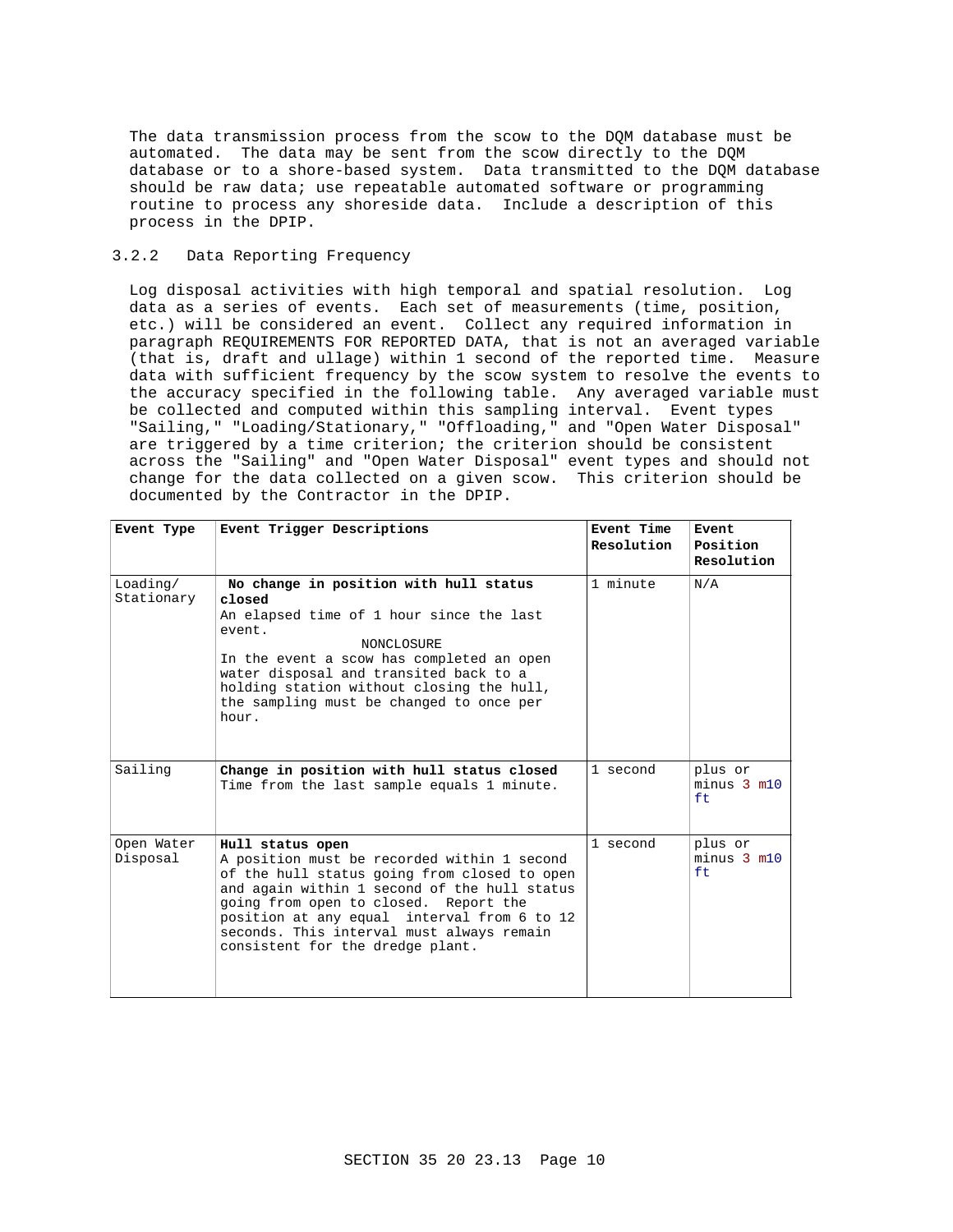| Event Type | Event Trigger Descriptions                                                                                                                                                                                                                                                                                                                                                                                                                                            | <b>Event Time</b><br>Resolution | Event<br>Position<br>Resolution   |
|------------|-----------------------------------------------------------------------------------------------------------------------------------------------------------------------------------------------------------------------------------------------------------------------------------------------------------------------------------------------------------------------------------------------------------------------------------------------------------------------|---------------------------------|-----------------------------------|
| Offloading | Offloading material, hull status reported as<br>open<br>A position must be recorded within 1 minute<br>arrival at the offload location and within<br>one secnd of the material starting to be<br>removed from scow. The time from the last<br>sample equals 1 minute.<br>STANDBY OFFLOADING<br>In the even a scow is not being actively<br>offloaded at the offload location for a time<br>equal to one hour, the sampling interval<br>must be equal to once an hour. | ll second<br>1 minute           | plus or<br>$minus 3$ $m10$<br>ft. |

Example: The scow is stationary for 1 hour and 15 minutes, and then it sails to the disposal area. You should have a "Loading/Stationary" event at time 0, time 1 hour, and time 1 hour and 15 minutes. Then, for "Sailing," within 1 second of an elapsed time of 1 minute from the 1 hour and 15 minutes event, another event occurs.

## 3.2.3 Data Transmission to the Web Service

Use a Simple Object Access Protocol (SOAP) web service to report sensor data to the DQM database. Transmit data as it is collected in real time and pushed to the DQM web service. If the web service is not available or returns an error message, store the data in a queue and transmit upon re-establishment of the connection, starting with the oldest data in the queue and continuing until real-time transmission is restored. Delays in pushing real-time data to the DQM database should not exceed four hours. Exceptions to these requirements may be granted by the DQM Support Center on a case-by-case basis with consideration for contract-specific requirements, site-specific conditions, and extreme weather events.

Contact dqm-support@usace.army.mil to obtain the web service URL and the appropriate key credentials and communication protocol.

The data transmission method call takes two arguments: a string containing the plant identifier assigned by the DQM Support Center and a second string containing the XML-formatted sensor data. The method returns the string "OK" if the data is received. If the data is not received, either the web service or the client application throws an error.

#### 3.2.4 XML-Formatted Sensor Data String

Pass each scow event as a string on one continuous line of data. The example below is broken up by variable for ease of reading:

<?xml version="1.0"?> <SCOW\_DREDGING\_DATA version="2.5"> <SCOW\_NAME>AU1994</SCOW\_NAME> <CONTRACT>W123BA-09-D-0087\_RL01</CONTRACT> <TRIP\_NUMBER>34</TRIP\_NUMBER> <X\_POSITION>-81.670632</X\_POSITION> <Y\_POSITION>41.528987</Y\_POSITION> <DATE\_TIME>2010-08-14 10:50:15</DATE\_TIME>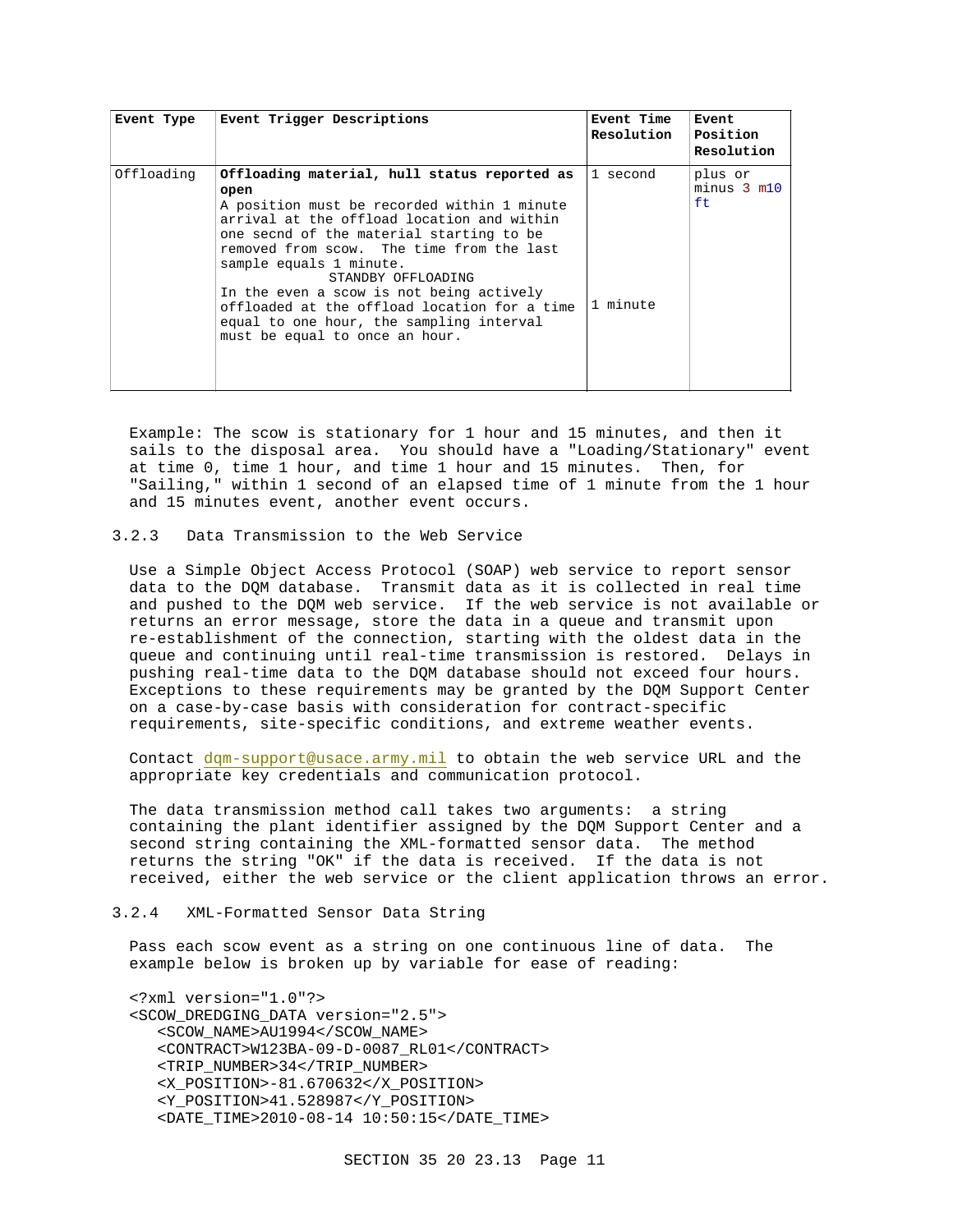<SCOW\_SPEED>0.0</SCOW\_SPEED> <SCOW\_COURSE>0.0</SCOW\_COURSE> <HULL\_STATUS>OPEN</HULL\_STATUS> <SCOW\_HEADING></SCOW\_HEADING> <SCOW\_FWD\_DRAFT></SCOW\_FWD\_DRAFT> <SCOW\_AFT\_DRAFT></SCOW\_AFT\_DRAFT> <SCOW\_AVG\_DRAFT></SCOW\_AVG\_DRAFT> <ULLAGE\_FWD></ULLAGE\_FWD> <ULLAGE\_AFT></ULLAGE\_AFT> <ULLAGE\_AVG></ULLAGE\_AVG> <SCOW\_BIN\_VOLUME></SCOW\_BIN\_VOLUME> <SCOW\_DISPLACEMENT></SCOW\_DISPLACEMENT> <SCOW\_LIGHTSHIP></SCOW\_LIGHTSHIP> <SCOW\_TDS></SCOW\_TDS> <ADDITIONAL\_DATA>Some more scow info, if needed</ADDITIONAL\_DATA> </SCOW\_DREDGING\_DATA>

Format DATE\_TIME values as YYYY-MM-DD HH:MM:SS, as shown above. If, for any reason, a field has no value, the enclosing XML tags should be sent with nothing between them (for example, <DRAFT\_AFT></DRAFT\_AFT>). The web service cannot handle a "null" value or any other indicators of no value collected.

## 3.2.5 Contractor Data Backup

Maintain an archive of all data sent to the DQM database during the dredging contract. The Contracting Officer's Representative (COR) may require, at no increase in the contract price, that the Contractor provide a copy of these data covering specified time periods. Provide the data in the HTML format which would have been transmitted to the DQM database. Submit data via storage medium acceptable to the COR.

At the end of the dredging contact, contact the DQM Support Center prior to discarding the data. The DQM Support Center will verify that all data has been received and appropriately archived before giving the Contractor discard permission. Record in a separate section at the end of the scow's onsite copy of the DPIP the following information:

Person who made the call Date of the call DQM representative who gave permission to discard

### 3.3 PERFORMANCE REQUIREMENTS

The Contractor's DQM system must be fully operational at the start of dredging operations and fully certified prior to moving dredge material on the contract (see paragraph NATIONAL DREDGING QUALITY MANAGEMENT PROGRAM CERTIFICATION). To meet contract requirements for operability, in addition to certification, the Contractor's system must provide a data string with values for all parameters while operating, as described within the specifications. Additionally, all hardware must be compliant with DPIP requirements (see paragraph DREDGE PLANT INSTRUMENTATION PLAN (DPIP)). Quality data strings are considered to be those providing values for all parameters reported when operating according to the specification. Make repairs necessary to restore data return compliance within 48 hours. Failure by the Contractor to report the required data within the specified time window for scow measurements (see paragraph DATA REPORTING FREQUENCY, and paragraph DATA TRANSMISSION TO THE WEB SERVICE) and failure to receive DQM certification prior to dredging will result in